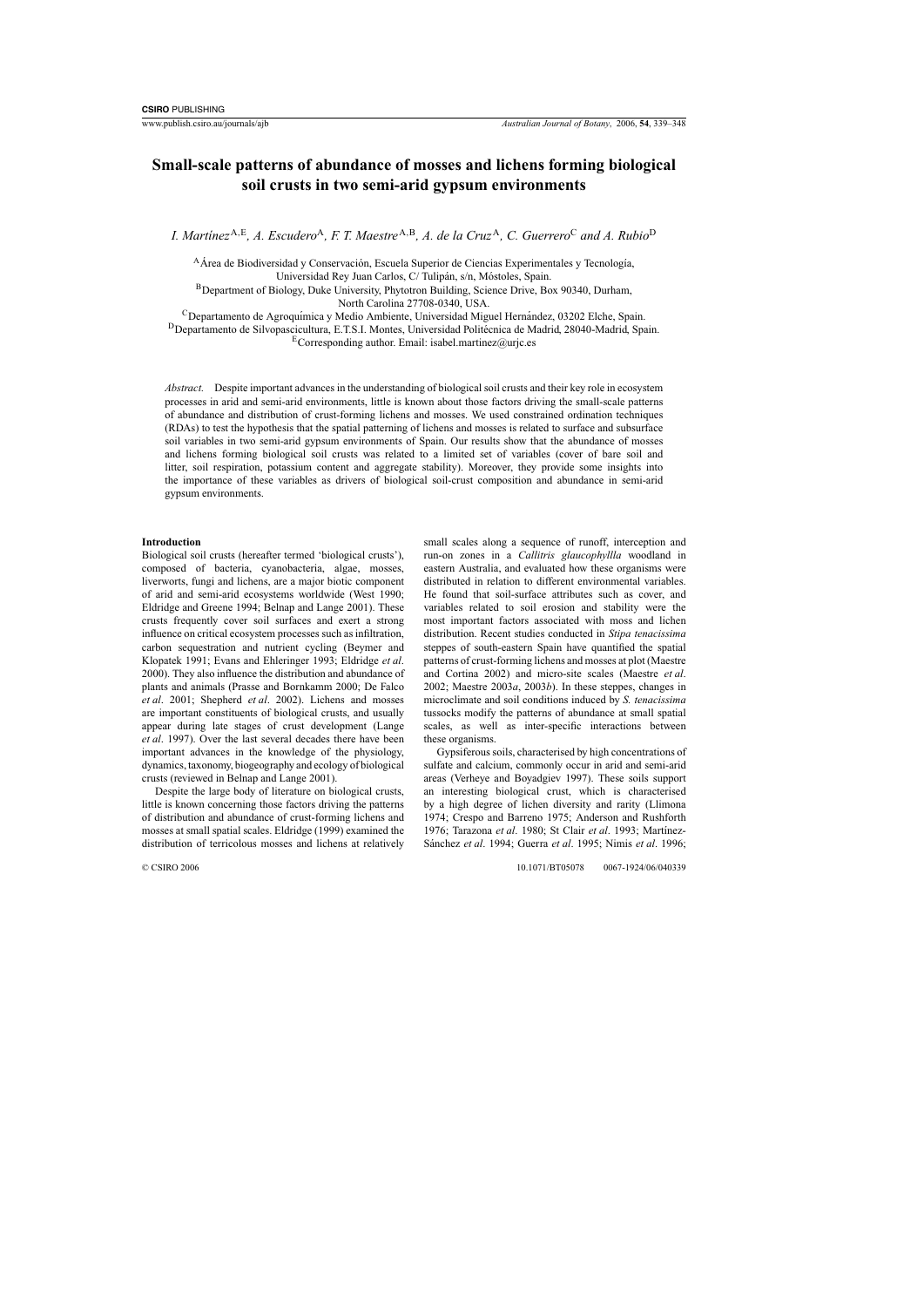[Belnap](#page-7-0) *et al*. 2001). Owing to human-related activities, gypsum habitats are ranked among the most threatened ecosystems worldwide, and are considered a priority conservation concern (Gómez Campo 1987; [Belnap](#page-7-0) et al.) 2001; Mota *et al*[. 2003\)](#page-8-0). Despite their importance, little is known of the ecology and dynamics of biological crusts in these areas, nor the factors driving their distribution and abundance at different spatial scales [\(Evans and Johansen](#page-8-0) 1999). Conservation and restoration efforts in these environments can be greatly enhanced if we can determine which environmental factors are best correlated with the abundance of the different biological-crust components [\(Belnap and Eldridge 2001\).](#page-7-0)

In this study we measured small-scale patterns of abundance of lichens and mosses forming biological crusts in two semi-arid gypsum areas of Spain, and related these patterns to different soil surface (cover of litter, bare soil, rocks and vascular plants) and subsurface (total nitrogen and carbon, soil respiration, potassium, aggregate stability and bulk density) attributes. To our knowledge, no previous study has evaluated such relationships in semi-arid gypsum areas. As observed in other semi-arid areas [\(Eldridge 1996,](#page-7-0) [1999; Eldridge and Tozer 1996](#page-7-0), [1997\),](#page-7-0) we hypothesised that subsurface soil attributes would exert a significant influence on biological-crust abundance at small spatial scales, and that this fraction of variation would not be coincident with that explained by the soil surface variables. Specifically, we aimed to address the following questions: (i) which soil attributes affect the small-scale patterns of abundance of crust-forming lichens and mosses in semi-arid gypsum areas; and (ii) what is the relative importance of surface *v.* subsurface soil attributes as drivers of such patterns?

## **Material and methods**

#### *Study sites*

Two sites with similar overall soil characteristics, but differing in their disturbance history, vascular plant cover and climatic characteristics, were selected for this study. The first site (El Plano), is located close to Sax  $(38°32'N, 0°49'W, 500 m a.s.1)$ , in the province of Alicante (southeastern Spain). The second site (Belinchón) is located near Tarancón  $(40°30'N, 3°1'W, 710 m a.s.1.)$ , in the province of Cuenca (central Spain). The climate is Mediterranean semi-arid and dry at the El Plano and Belinchón sites, respectively. Mean annual temperature and rainfall are 16.5◦C and 315 mm, and 13.7◦C and 525 mm at the El Plano and Belinchón sites, respectively. Both sites experience an extremely intense summer drought, and have a bimodal rainfall distribution (with major rainfall periods in early spring and late autumn). The soil is in both cases a Typic Gypsiorthid ([Soil Survey Staff 1990\),](#page-8-0) with gypsum soil content (hydrous calcium sulfate) above 50%. Perennial plant cover is below 30% at both sites, and is dominated by specialised gypsophytes such as *Helianthemum squamatum* (L.) Dum.-Cours. and *Herniaria fruticosa* L. The El Plano site has a very open tree layer formed by *Pinus halepensis* Miller (Aleppo pine) from a 60-year-old plantation. Since it was planted, the plantation has not been disturbed and there is now a well-developed biological-crust cover between the trees. The Belinchón site has been affected by recent trampling by sheep; a flock of approximately 500 sheep has occasionally crossed it during the last few years (I. Martínez, pers. obs.).

## *Field survey*

At both study sites, 100 squares,  $30 \text{ cm} \times 30 \text{ cm}$  each, were nonrandomly placed on areas with a flat and homogeneous microtopography, devoid of vascular plants (cover below 5% was visually estimated) and with well-developed biological crusts. We followed this approach to minimise the variability associated with small-scale differences in microtopographical features of the soil surface, and to capture the variability in biological-crust cover and species composition registered at each site. However, a minimum separation distance of 1.5 m between quadrats was established to minimise the risk of sampling nonindependent areas ([Maestre](#page-8-0) *et al*. 2005).

The cover of each species of moss and lichen was estimated at the two sites between August and September 2003 by the point sampling method. The sampling quadrat was divided into 169 sampling points, corresponding to the nodes of a 2.5 cm  $\times$  2.5 cm grid, and the identity of the species present at each node was registered. The cover of each species in each quadrat was estimated as the proportion of the 169 points occupied by it. Before sampling, the soil surface was sprayed with water to make biological-crust components more readily visible. Lichen and moss specimens were identified *in situ*, but small pieces of thalli were collected and examined later in the laboratory to confirm species identification. This survey was also used to obtain the cover of morphological groups in each quadrat. The classification of [Eldridge](#page-7-0) and Rosentreter (1999), which establishes functional groups based on morphological attributes of the species, was used. This classification system allows for relatively easy interpretation of biological-crust constituents in relation to key ecosystem processes like sediment retention, rainfall infiltration, runoff generation and nutrient cycling ([Eldridge and Rosentreter 1999\).](#page-7-0)

In each sampling quadrat the following soil-surface attributes were measured by the point sampling method described above: litter cover, bare soil cover, rock fragment cover and vascular-plant cover. Vascularplant cover was negligible at El Plano (see below), and this variable was not considered in the analyses of the data from this site. The following subsurface soil variables were also measured: respiration, total organic carbon, total nitrogen, bulk density, potassium and aggregate stability. These variables were selected because they may act as potential surrogates to explain the abundance patterns of crust-forming mosses and lichens at our study sites. Surface variables such as bare soil cover and rock fragment cover may act as good surrogates of the amount of space available for crust organisms, whereas others such as litter cover may be used as a proxy for organic matter enrichment and tree proximity [\(Anderson](#page-7-0) *et al*. 1982*a*). Subsurface variables such as organic carbon and respiration are related to soil microbial activity and to the overall fertility of the plots [\(Bulluck](#page-7-0) *et al*. 2002), whereas nitrogen strongly influences the distribution and abundance of those biologicalcrust components that do not fix atmospheric nitrogen [\(Mickiewicz](#page-8-0) 1976; [Virtanen](#page-9-0) *et al*. 2000; Li *et al*[. 2003](#page-8-0)). Last, microelements such as potassium and physical properties such as soil stability, which can be measured with the percentage of stable aggregates, may also influence the distribution of crust organisms ([Ullmann and](#page-8-0) Büdel 2001; Li et al[. 2003\).](#page-8-0)

The sampling of subsurface variables was performed at the end of August (El Plano site) and September (Belinchón site) 2003, when the soil was dry after a pronounced summer drought. Twelve randomly placed 19.63-cm<sup>2</sup> circular soil cores (5 cm diameter  $\times$  1 cm depth) were sampled within each sampling quadrat. Samples collected from each quadrat were bulked and homogenised in the field, labelled and taken to the laboratory, where they were air-dried for 2 months and subsequently weighed. After weighing, samples were carefully hand-sieved at 2 mm, and the resulting fractions were also weighed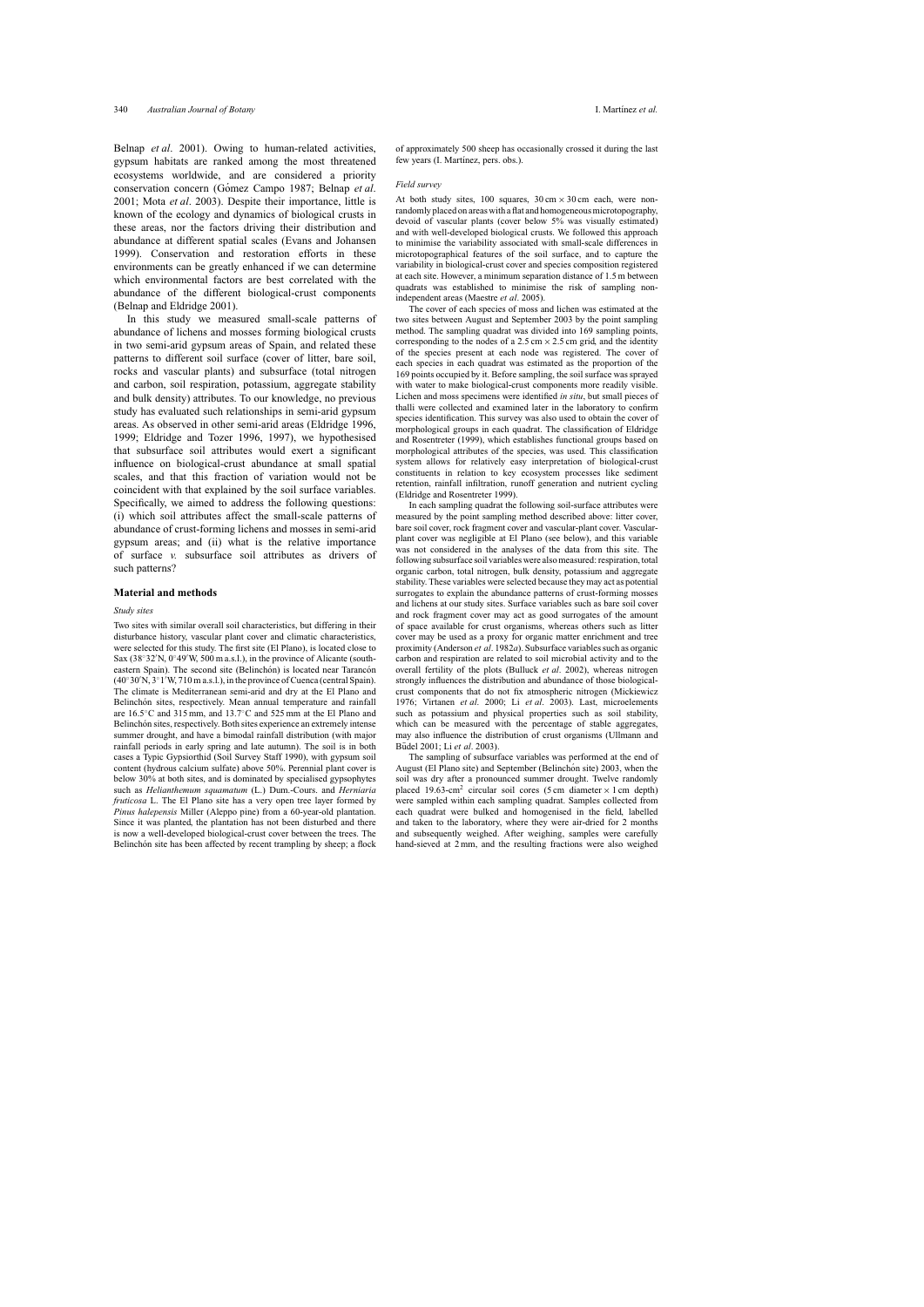too. Weight corrections were made by using moisture contents of air-dried samples. Moisture content was determined by gravimetric analysis by drying below 50◦C (to avoid loss of water molecules from gypsum, which is a hydrous calcium sulfate) until a constant weight was obtained ([Porta 1996\).](#page-8-0) Soil respiration rates were determined by NaOH absorption followed by titration with HCl ([Zibilske 1994\).](#page-9-0) Total organic carbon and nitrogen were determined by using finely powdered aliquots of the original samples by dry combustion followed by gas chromatography with a CN elemental analyser (EuroEA3000, Eurovector, Milan, Italy). Previously, carbonates of all aliquots were removed with diluted HCl. Aggregate stability was assessed on 0.25–2-mm-sized aggregates, following a slightly modified version of the method of Lax *et al*[. \(1994\).](#page-8-0) Potassium content was evaluated by flame photometry after dilution of samples with 1 M ammonium acetate [\(Burt 2004\).](#page-7-0)

#### *Numerical analyses*

We used constrained ordinations to examine the multivariate relationships between species cover and the measured soil variables [\(Legendre and Anderson 199](#page-8-0)9; [Rubio and Escudero 200](#page-8-0)0). Our hypothesis is that soil variables influence the patterns of presence and abundance of the lichens and mosses forming biological crusts. With this in mind, a detrended correspondence analysis (DCA; Hill and Gauch 1980) with the cover dataset was conducted by detrending by segments and non-linear rescaling of the axes, which has the property that the extracted axes are scaled in units of average standard deviation [\(Gauch 1982\)](#page-8-0). As the extracted gradients of the cover database were short (standard deviation units  $\langle 2 \rangle$ ), we conducted a redundancy analysis (hereafter RDA) which is a constraining ordination technique that assumes linear responses of species with the extracted axes. The total variation explained was calculated as the sum of all extracted canonical axes ([Borcard](#page-7-0) *et al*. 1992). A Monte Carlo permutation test (1000 randomisations) was performed to determine the accuracy of the relationship between the species cover and soil variables datasets, using the sum of all canonical Eigenvalues or trace to build the *F*-ratio statistic [\(ter Braak 1990;](#page-7-0) [Verdonschot and](#page-9-0) ter Braak 1994; [Legendre and Anderson 1999\).](#page-8-0) If the RDA model was significant, a forward stepwise procedure was carried out to select a reduced model including only significant variables. We incorporated explanatory variables one at a time and step by step in the order of their decreasing Eigenvalues after partialling out the variation accounted for the already included variables. The process ended when the new variable entered was not significant  $(P > 0.01$  after a multiple comparison correction). Improvement of the reduced model with each new selected variable was determined by a Monte Carlo permutation test with 1000 randomisations. A variance partitioning with RDA was performed to evaluate the relative importance of an environmental matrix after adjusting for the variability of other datasets, considered here as a covariable dataset ([Borcard](#page-7-0) *et al*. 1992). This procedure has been called partial RDA because it determined the variation accounted for the environmental matrix after removing the variation explained by the covariable dataset. The treatment matrix was formed by the soil subsurface variables (the reduced model), whereas selected surface variables were considered as covariables. Specifically, we wanted to know whether the remaining information after adjusting species-cover dataset to the soil surface variables can be significantly explained by the subsurface variables. If not, both explanatory datasets are concomitant. Models were independently built for each site. All multivariate analyses were conducted with CANOCO for Windows *v.* 4.5 ([ter Braak and](#page-7-0) Smilauer 1997).

Differences between study sites in the cover for different species, cover for morphological groups and soil variables were evaluated with randomisation tests [\(Manly 1997\)](#page-8-0). These were conducted with 5000 randomisations, using the software Resampling 1.3 (David C. Howell, University of Vermont; downloaded from http://www.uvm.edu/dhowell/StatPages/Resampling/Resampling.html). The overall significance level ( $\alpha$  = 0.05) of these tests was adjusted for multiple testing by the false discovery rate method of [Benjamini and](#page-7-0) Hochberg (1995).

## **Results**

## *Species richness and cover*

Total cover of soil lichens and mosses was significantly higher at the Belinchon site  $(79.54 \pm 1.14 \, \nu. \, 65.32 \pm 1.78,$ mean  $\pm$  s.d.,  $n = 100$ , randomisation test,  $P < 0.05$ ). The number of species per quadrat was also higher at this site  $(6.71 \pm 0.15 \nu. 5.39 \pm 0.13, \text{ mean} \pm \text{s.d., } n = 100,$ randomisation test,  $P < 0.05$ ). The cover of different lichen and moss species differed substantially between sites [\(Table 1\).](#page-3-0) Some species were recorded at only one of the sites, such as *Acarospora nodulosa* var. *reagens*, *Barbula* sp., *Placidium squamulosum*, *Squamarina lentigera* and *Toninia albilabra* in Belinchón, and *Toninia diffracta* and *[Tortula](#page-8-0) revolvens* in El Plano. *Diploschistes diacapsis*, *Fulgensia subbracteata*, *Psora decipiens* and *Toninia*  $s$ *edifolia* had higher cover in Belinchón, whereas *Collema crispum*, *Lepraria crassisima* and *Placidium rufescens* had higher cover in El Plano. We identified four morphological groups at our study sites ([Fig. 1\).](#page-3-0) The Belinchon site had a higher cover of crustose and squamulose lichens, whereas El Plano had a higher cover of gelatinous lichens and mosses.

#### *Species–environment relationships*

Important differences were found in the different soil surface and subsurface variables measured [\(Table 2\).](#page-3-0) RDAs performed with both the subsurface and surface soil variables as constraining matrices were significant  $(P < 0.001)$ , suggesting that both datasets were able to explain the cover of the different lichens and mosses at our study sites ([Table 3\).](#page-4-0) The total variation explained was, however, rather low, and remained below 18% in all cases. At Belinchon, only two variables from the subsurface matrix were selected by the forward stepwise procedure: potassium content  $(F = 3.33)$ ,  $P = 0.004$ ) and soil respiration ( $F = 2.69$ ,  $P = 0.006$ ). In the case of the soil surface matrix, only bare soil cover was selected  $(F = 9.16, P = 0.001)$ . Aggregate stability was the unique variable selected at El Plano from the subsurface matrix  $(F = 3.66, P = 0.001)$ . At this site, two variables from the surface matrix were selected: bare soil cover  $(F = 11.34,$  $P = 0.001$ ) and litter cover ( $F = 5.82, P = 0.001$ ).

As expected, selected variables were highly correlated with extracted axes. When the number of selected variables was two, the first one was correlated with the first extracted axis and the second variable with the orthogonal Axis 2 (see [Fig. 2 f](#page-4-0)or Belinchon, and [Fig. 3 f](#page-5-0)or El Plano). Although species did not cluster into well defined groups, some species were associated in similar ways with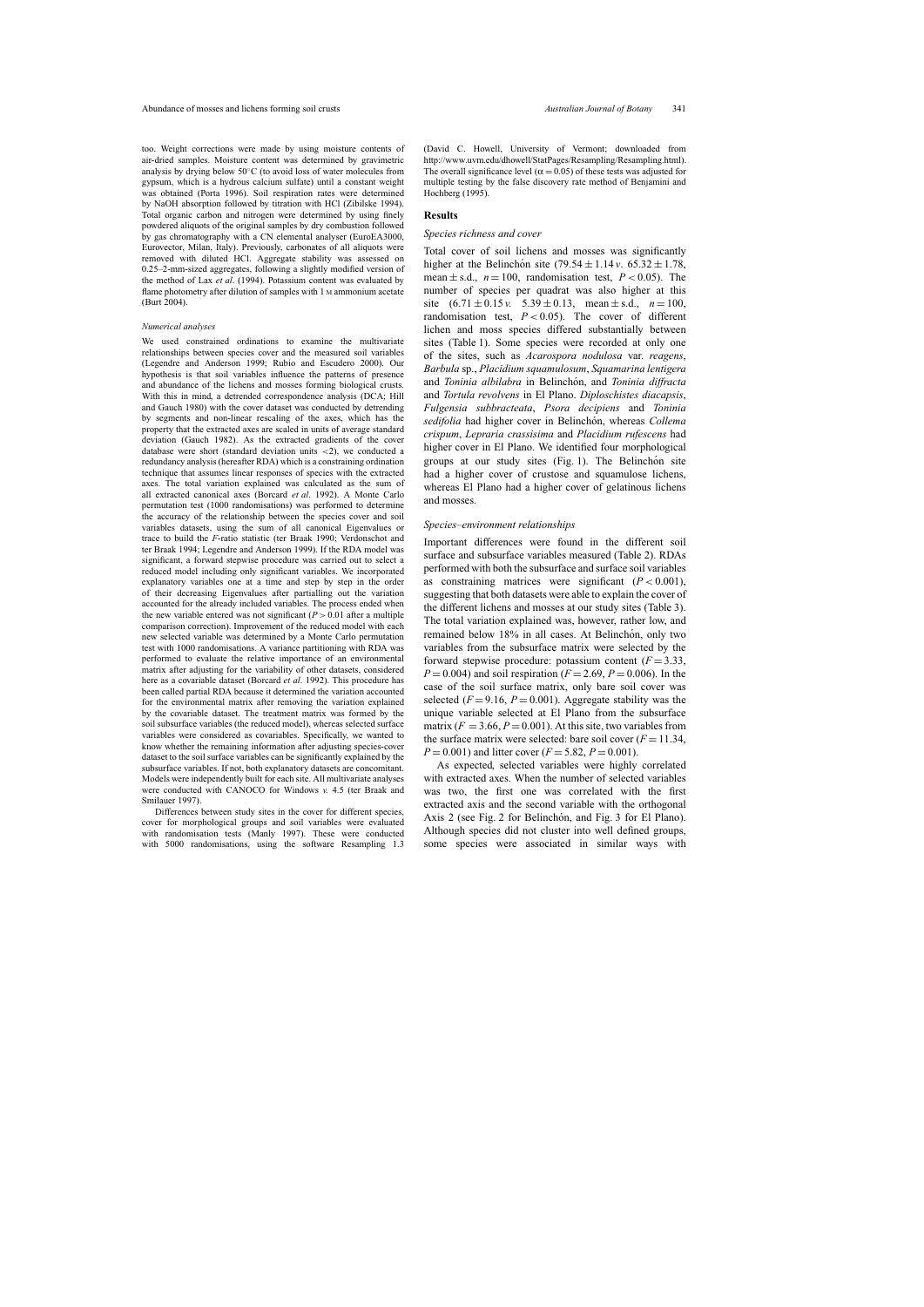#### **Table 1. Cover of lichens and mosses at the two study sites**

<span id="page-3-0"></span>Data represent means  $\pm$  s.d. ( $n = 100$ ). Different lower-case letters indicate significant differences ( $P = 0.05$ ) after a permutation test (see text for details). Morphological groups were established according to Eldridge and Rosentreter (1999):  $GL =$  gelatinous lichens,  $CL =$  crustose lichens, SL = squamulose lichens, MO = mosses. Successional stages were established according to Belnap *et al*[. \(2001\): E](#page-7-0)C = early successional species,  $MS = mid-successful species$ ,  $LT = late-successful species$ 

| <b>Species</b>                                    | Morphological | Successional | <b>Species</b> | Cover $(\% )$     |                   |
|---------------------------------------------------|---------------|--------------|----------------|-------------------|-------------------|
|                                                   | group         | stage        | abbreviation   | El Plano          | Belinchón         |
| Acarospora nodulosa (Dufour) Hue                  | SL.           | EC           | Ar             |                   | $1.13 \pm 1.76$   |
| Collema crispum (Huds.) F.H.Wigg.r                | GL            | EC           | Ccr            | $14.42 \pm 9.07a$ | $0.20 \pm 0.65$   |
| Diploschistes diacapsis (Ach.) Lumbsch            | <b>CL</b>     | MS           | Dd             | $8.28 \pm 16.2a$  | $17 \pm 13.19b$   |
| Diplotomma epipolium (Ach.) Arnold.               | SL            | EC           | De             |                   | $2.73 \pm 3.50$   |
| Fulgensia subbracteata (Nyl.) Poelt               | <b>CL</b>     | MS           | Fs             | $13.63 \pm 9.89a$ | $28 \pm 11.07$ b  |
| Lepraria crassissima (Hue) Lettau                 | <b>CL</b>     | MS           | $L_{\rm c}$    | $6.53 \pm 7.63a$  | $1.05 \pm 3.45b$  |
| Placidium rufescens (Ach.) A.Massal.              | SL.           | EC           | Pr             | $0.25 \pm 1.15a$  | $0.10 \pm 0.46$   |
| <i>Placidium squamulosum</i> (Ach.) Breuss        | SL.           | EC           | Ps             |                   | $0.13 \pm 0.50$   |
| Psora decipiens (Hedw.) Hoffm.                    | SL.           | EC           | Pd             | $1.13 \pm 3.52a$  | $12.4 \pm 10.58$  |
| <i>Psora saviczii</i> (Tomin) Follmann & A.Crespo | SL            | EC           | Psy            |                   | $1.66 \pm 3.27$   |
| Squamarina cartilaginea (With.) P.James           | <b>SL</b>     | EC           | <b>Sc</b>      | $1.02 \pm 3.68a$  | $0.34 \pm 0.96a$  |
| Squamarina lentigera (Weber) Poelt                | SL            | EC           | S1             |                   | $0.24 \pm 0.62$   |
| Toninia albilabra (Dufour) H.Olivier              | SL            | EC           | Ta             |                   | $0.35 \pm 1.34$   |
| Toninia diffracta (A. Massal.) Zahlbr.            | SL.           | EC           | Td             | $0.22 \pm 1.12$   |                   |
| Toninia sedifolia (Scop.) Timdal                  | SL.           | EC           | <b>Ts</b>      | $5.02 \pm 7.13a$  | $14.07 \pm 10.09$ |
| Barbula sp.                                       | MO            | LT           | Bb             |                   | $0.04 \pm 0.16$   |
| Tortula revolvens (Schimp.) G.Roth                | MO            | LT           | Tr             | $14.79 \pm 16.74$ |                   |



**Fig. 1.** Cover of the different morphological groups identified at the two study sites. Data represent means  $\pm$  s.d. (*n* = 100). The mean cover of each group differed significantly between sites (randomisation test with 10 000 permutations; *P* < 0.05). Morphological groups were established according to [Eldridge and Rosentreter \(1999](#page-7-0)):  $GL =$  gelatinous lichens,  $CL =$  crustose lichens,  $SL =$  squamulose lichens,  $MO =$  mosses.

the soil variables measured. For example, species such as *Diploschistes diacapsis* and *Psora decipiens* were associated at Belinchon with the highest respiration and potassium values, respectively. On the other hand, *Collema crispum* and *Lepraria crassisima* associated negatively with the latter variable [\(Fig. 2](#page-4-0)*A*). *L. crassisima* and *C. crispum* where positively correlated with bare soil, whereas *Toninia sedifolia*

#### **Table 2. Surface and subsurface soil variables measured at the two study sites**

Data represent means  $\pm$  s.d. ( $n = 100$ ). Means followed by different letters are significantly different (at  $P = 0.05$ ) after correction for multiple testing (see text for details)

| Variable                                                                             | Study site         |                    |  |
|--------------------------------------------------------------------------------------|--------------------|--------------------|--|
|                                                                                      | El Plano           | Belinchón          |  |
| Litter cover $(\% )$                                                                 | $10.97 \pm 11.05a$ | $1.22 \pm 1.73b$   |  |
| Bare soil cover $(\% )$                                                              | $19.52 \pm 13.47a$ | $18.43 \pm 12.17a$ |  |
| Rock fragment cover $(\% )$                                                          | $0.08 \pm 0.08a$   | $0.43 \pm 0.68$    |  |
| Vascular plant cover $(\% )$                                                         | $\mathbf{B}$       | $0.43 \pm 0.68$    |  |
| Potassium content (mg K kg <sup>-1</sup> soil)                                       | $81.99 \pm 28.96a$ | $52.31 \pm 13.80$  |  |
| Bulk density $(g \text{ cm}^{-3})^{\text{A}}$                                        | $1.01 \pm 0.09a$   | $0.91 \pm 0.06$    |  |
| Respiration (mg $C$ -CO <sub>2</sub> kg <sup>-1</sup> h <sup>-1</sup> ) <sup>A</sup> | $5.51 \pm 2.42a$   | $3.46 \pm 1.09$    |  |
| Total organic carbon $(\%)^A$                                                        | $1.83 \pm 0.70a$   | $1.38 \pm 0.28$    |  |
| Total nitrogen $(\%)^A$                                                              | $0.14 \pm 0.05a$   | $0.15 \pm 0.04a$   |  |
| Aggregate stability $(\%)^A$                                                         | $72.28 \pm 6.30a$  | $55.92 \pm 11.53b$ |  |

AData come from Maestre *et al*[. \(2005\).](#page-8-0)

BVascular-plant cover was negligible at this site.

and *P. decipiens* were negatively correlated with this variable [\(Fig. 2](#page-4-0)*B*). It was not possible to identify well defined groups by using subsurface variables in El Plano, albeit *D. diacapsis* showed a weak negative correlation with aggregate stability [\(Fig. 3](#page-5-0)*A*). *C. crispum* and *L. crassisima* were positively associated with bare soil at this site. On the other hand, *T. sedifolia*, *Fulgensia subbracteata* and the bryophyte *Tortula revolvens* tended to be associated with plots with low bare-soil cover at this site [\(Fig. 3](#page-5-0)*B*).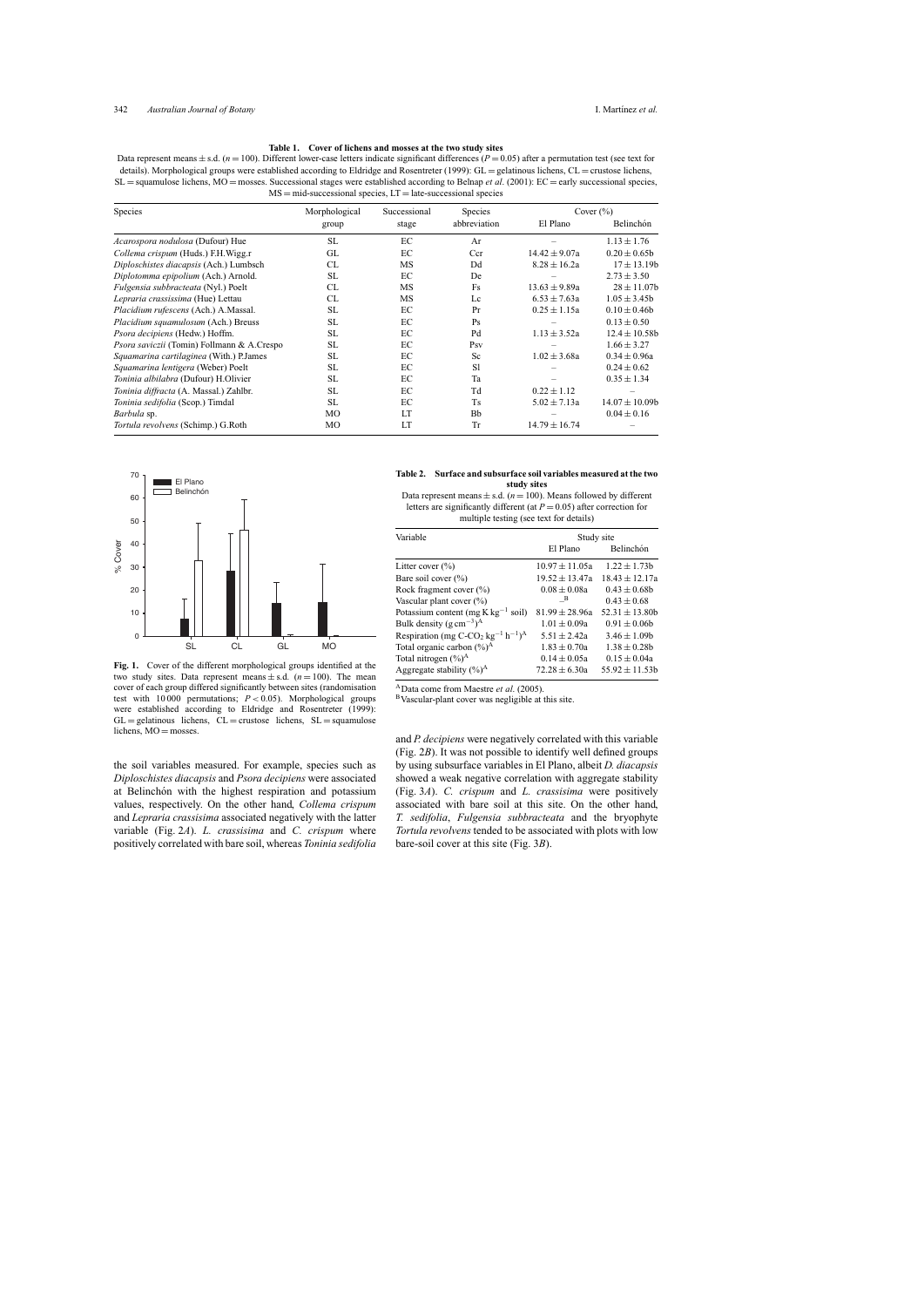<span id="page-4-0"></span>**Table 3. Redundancy analysis (RDA) models obtained at the two study sites, using the species cover matrix and two environmental datasets as constraining matrices (soil surface and subsurface variables)** Constraining matrix indicates dataset used to build models.  $\lambda_1$ ,  $\lambda_2$ ,  $\lambda_3$  are the Eigenvalues of the corresponding extracted axes.  $\Sigma$  cons is the sum of all constrained axes. In partial RDAs, TVE = total variation explained

(in %). *F*-ratio statistic was computed by using the trace or sum of all Eigenvalues. The level of significance of the model (*P*; 1000 randomisations) is shown

| Site and constraining<br>matrix | $\lambda 1$<br>$\lambda$ 3<br>$\lambda 2$ |       |       | $\Sigma$ cons | <b>TVE</b> | Monte Carlo test<br><i>F</i> -ratio<br>P |       |
|---------------------------------|-------------------------------------------|-------|-------|---------------|------------|------------------------------------------|-------|
| Belinchón site                  |                                           |       |       |               |            |                                          |       |
| Subsurface attributes           | 0.057                                     | 0.036 | 0.021 | 0.135         | 13.5       | 2.314                                    | 0.001 |
| Surface attributes              | 0.096                                     | 0.012 | 0.009 | 0.121         | 12.1       | 3.13                                     | 0.001 |
| El Plano site                   |                                           |       |       |               |            |                                          |       |
| Subsurface attributes           | 0.063                                     | 0.027 | 0.006 | 0.104         | 10.4       | 1.695                                    | 0.009 |
| Surface attributes              | 0.121                                     | 0.031 | 0.018 | 0.17          | 17.0       | 6.198                                    | 0.001 |
|                                 |                                           |       |       |               |            |                                          |       |



**Fig. 2.** First two axes of the redundancy analysis ordinations carried out at the Belinchón site on the basis of  $(A)$  soil subsurface and (*B*) surface variables. Only variables selected by the forward stepwise procedure are shown.  $R = soil$  respiration;  $K = potassium$  content; BS = bare soil cover. Species abbreviations are shown in [Table 1.](#page-3-0)

Partial RDA models were significant in all cases, suggesting that surface and subsurface variables explained significant non-overlapping fractions of variation in the matrix of species cover at both study sites [\(Fig. 4\).](#page-6-0) The amount of variation of the species cover matrix explained by the surface matrix was higher than that explained by the subsurface matrix at both study sites. At the Belinchon site, the subsurface and surface matrices accounted for a total of 14.4% of the variation in the species cover matrix, and overlapped 2.9%. At the El Plano site, they accounted for 18.1% of the variation in the species cover matrix, and overlapped 0.1% [\(Table 4\).](#page-6-0)

## **Discussion**

The number of specialised lichens is very high at our study sites. Of the 17 species reported, *Acarospora nodulosa* var. *reagens*, *Diploschistes diacapsis*, *Fulgensia subbracteata* and *Psora saviczii* grow exclusively on gypsum soils, representing almost 24% of the species present at these sites. This high proportion of specialised species is one of the most outstanding features of the moss and lichen flora of semi-arid gypsum environments worldwide [\(Llimona 1974;](#page-8-0) [Crespo and Barreno 1975](#page-7-0); Martínez-Sánchez et al. 1994; [Belnap and Lange 2001\).](#page-7-0) Gypsum environments support one of the most important sets of specialised cryptogams, and are areas of global conservation priority (Gómez-Campo 1987; Mota *et al*[. 2003\).](#page-8-0)

Differences in species composition between the two evaluated sites were obvious. Despite the fact that El Plano receives substantially less rainfall than Belinchon, the composition of the biological crusts at the former site was characterised by a relatively high cover of mosses, which are generally considered dominant constituents of well conserved and late-successional crusts in arid and semi-arid areas [\(Cameron 1972; Danin and Barbour 1982](#page-7-0); [Belnap](#page-7-0) and Eldridge 2001). Studies conducted on Utah deserts have found contrasting effects of disturbances on moss cover. While [Evans and Belnap \(1999\)](#page-8-0) reported that this cover was significantly higher in grazed than in non-grazed areas, [Anderson](#page-7-0) *et al*. (1982*a*, [1982](#page-7-0)*b*) found that disturbance by grazing significantly decreased moss cover. Similarly,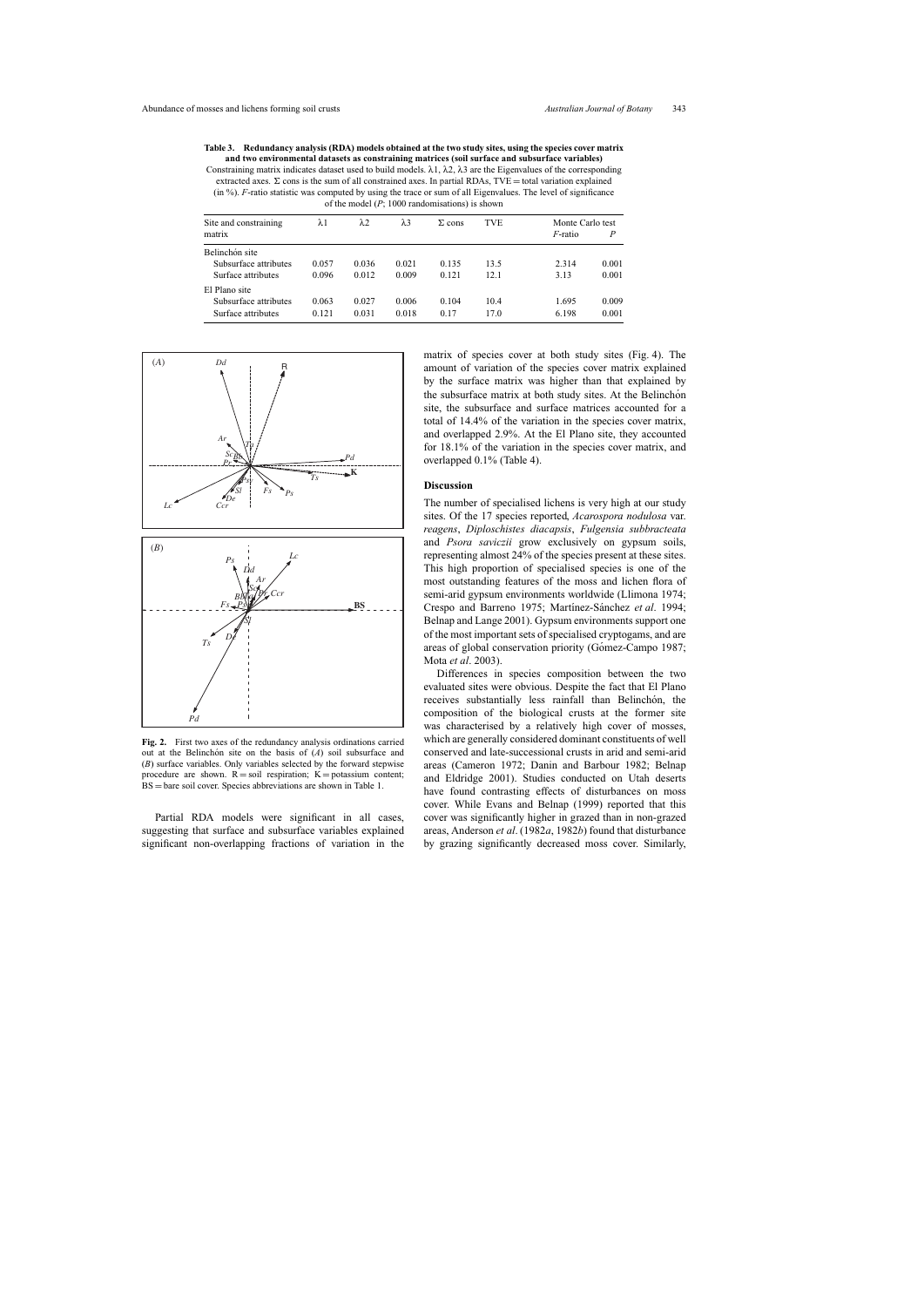<span id="page-5-0"></span>

**Fig. 3.** First two axes of the redundancy analysis ordination carried out at the El Plano site on the basis of soil (*A*) subsurface and (*B*) surface variables. Only variables selected by the forward stepwise procedure are shown.  $AS =$  aggregate stability;  $LT =$  litter cover;  $BS =$  bare soil cover. Species abbreviations are shown in [Table 1.](#page-3-0)

Meyer and García Moya (1989) found that disturbance by grazing reduced the cover of biological soil crust in semiarid gypsum environments of Mexico. It is interesting to note that the early successional lichen *Collema* ([Belnap](#page-7-0) *et al*. 2001) was more abundant in El Plano than in Belinchón. This suggests that the abundance of mosses may be due to factors other than the local successional status of the biological crusts. In fact, the existence of a tree canopy at El Plano may substantially increase the number of areas that are partially or permanently shaded, and this may substantially alter soil moisture in favour of the mosses. It has been shown that shade reduces evapotranspiration and may thus increase soil moisture in semi-arid areas ([Maestre](#page-8-0) *et al*. 2003), and that the development of mosses is strongly limited by low soil-moisture levels in these environments (Martínez-Sánchez et al. 1994). Increased cover of mosses in semi-arid areas has been reported for shaded microsites adjacent to perennial grasses and shrubs in contrast with open areas (Martínez-Sánchez et al. 1994; [Maestre](#page-8-0) et al. 2002; [Maestre 2003](#page-8-0)*b*). Differences in disturbance history could also help to explain the observed differences in moss cover between our study sites. In addition to the disturbance created by trampling, Meyer and García-Moya (1989) showed that grazing promotes a decrease in soil water availability in semi-arid gypsum environments of Mexico. If this pattern is occurring at the Belinchón site, such a decrease in soil moisture could also contribute to the low moss cover observed there. The presence of both late- and early successional biological-crust components in most of the quadrats at El Plano (mosses and *Collema* were present in 85 and 98% of the sampling quadrats, respectively), illustrates that smallscale heterogeneity in the composition of the biological crusts can be very high in semi-arid areas, even in places that have not been disturbed in decades.

Despite the growing interest in biological crusts, most of the studies evaluating how environmental variables influence the composition and abundance of crust constituents in arid and semi-arid areas have been conducted in the US [\(Kleiner and Harper 1977; N](#page-8-0)ash *et al*[. 1977;](#page-8-0) [Anderson](#page-7-0) *et al*. 1982*a*; [Johansen 1993; Rosentreter and Belnap 2001\)](#page-8-0) and Australia [\(Rogers and Lange 1971; Rogers 1972](#page-8-0)*b*; [Downing](#page-7-0) and Selkirk 1993; [Eldridge and Tozer 1997; Eldridge and](#page-7-0) Koen 1998). Very few studies have been carried out in other geographical areas [\(Eldridge](#page-7-0) *et al*. 2000, [2002; Ullmann and](#page-8-0) Büdel 2001). In most cases, these studies were carried out at relatively large spatial scales, where factors such as water availability or soil properties (e.g. calcium carbonate content, organic matter, pH and general soil-surface characteristics) were the major determinants of biological-crust cover and composition [\(Rogers 1972](#page-8-0)*a*; Nash *et al*[. 1977;](#page-8-0) [Anderson](#page-7-0) *et al*. 1982*a*; [Eldridge and Tozer 1997; Eldridge and Koen](#page-7-0) 1998). However, the evaluation of the role of soil properties as drivers of the presence and abundance of biological-crust organisms at local scales has received much less attention (Rogers and Lange 1971; Ullmann and Büdel 2001).

At the Belinchon site, which has been affected by recent trampling by sheep, *Diploschistes diacapsis* and *Toninia albilabra* were positively related to areas of high soil respiration, whereas *Psora decipiens* and *Toninia sedifolia* were positively related to soil potassium. These soil variables are likely to be surrogates of healthy soils with high biological activity, stability and productivity, and therefore may sustain a diverse community of non-vascular plants (Li *et al*[. 2003\).](#page-8-0) *Collema crispum*, *Placidium rufescens* and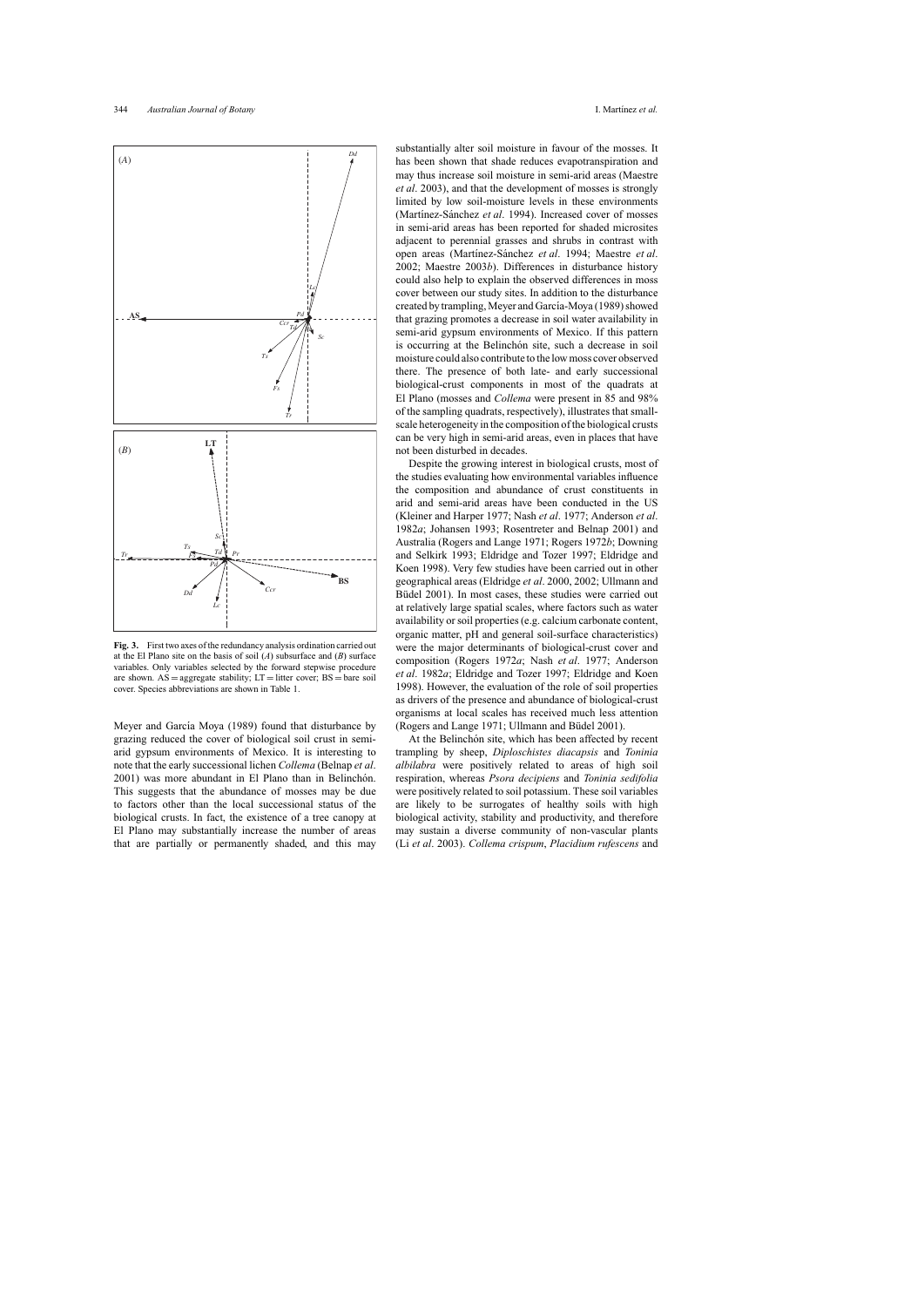<span id="page-6-0"></span>

**Fig. 4.** Graphic summary of partial redundancy analyses performed to quantify the amount of variation in the species cover matrix explained by the fractions defined by the constraining matrices (represented by the bars). The numbers located in each bar represent the amount of variation in the species cover matrix explained by each fraction. All individual fractions of variation were significant (*P* = 0.001). Not drawn to scale.

#### **Table 4. Partial redundancy analysis (RDA) models using the soil surface variables as the constraining matrix and the subsurface variables as a covariable matrix**

Only the selected variables have been included. Constraining matrix indicates the dataset used to build models. Covariables indicate the covariable datasets for partial RDA models.  $\lambda$ 1,  $\lambda$ 2,  $\lambda$ 3 are the Eigenvalues of the corresponding extracted axes.  $\Sigma$  cons is the sum of all constrained axes. In partial RDAs, TVE = the proportion between the sum of all constrained Eigenvalues after fitting covariables and the sum of all unconstrained Eigenvalues after fitting covariables. The *F*-ratio statistic was computed from the trace of sum of all Eigenvalues as reference. The level

of significance of the model (*P*; 1000 randomisations) is shown

| <b>Site</b> | Constraining | Covariable | λl    | λ2    | λ3    | $\Sigma$ cons | <b>TVE</b> | Monte Carlo test |       |
|-------------|--------------|------------|-------|-------|-------|---------------|------------|------------------|-------|
|             | matrix       |            |       |       |       |               |            | <i>F</i> -ratio  |       |
| El Plano    | Surface      | Subsurface | 0.113 | 0.03  | 0.281 | 0.565         | 18.1       | 7.939            | 0.001 |
| Belinchón   | Surface      | Subsurface | 0.06  | 0.197 | 0.133 | 0.513         | 14.4       | 6.406            | 0.001 |

*Lepraria crassisima* were negatively associated with soil respiration and positively associated with bare soil cover, suggesting that these lichen species act as pioneers following disturbance ([Eldridge 1999;](#page-7-0) Belnap *et al*[. 2001\).](#page-7-0) Furthermore, at the El Plano site these three lichens (*Collema crispum*, *Placidium rufescens* and *Lepraria crassisima*) were associated with areas of high bare-soil cover and low litter cover. None of the species showed a strong relationship to litter cover at this site, albeit *Squamarina cartilaginea* was positively, but weakly, related to this variable. This may be related to a preference by this species for those sites closer to the trees (which include the sites with greater litter accumulation; F. Maestre, pers. obs.).

Redundancy analyses carried out with morphological groups instead of species (results not shown) produced similar results to those presented here (the same set of subsurface and surface soil variables was selected at each site). The abundance of squamulose lichens observed in Belinchón agrees with the results of studies showing that this morphological group dominates during the early stages of biological-crust recovery after disturbance [\(Belnap](#page-7-0) *et al*. 2001). It has been reported that gelatinous species such

as *Collema* and crustose lichens such as *Diploschistes* are sensitive to disturbances by trampling [\(Rogers and Lange](#page-8-0) 1971). Our results partially agree with these observations, as we found higher cover of gelatinous (but not of crustose) lichens in El Plano, which has not been affected by recent disturbances. However, it must be noted that the differences observed in the cover of these groups between our study sites may be due to factors other than disturbance (e.g. distance to propagule sources, microclimate). The use of morphological groups in this study did not provide additional information to explain the patterns observed. However, the fact that the results of the ordinations obtained with the morphological groups were very similar to those obtained with the species suggests that they can be used in studies aimed to evaluate the factors that affect the distribution of biological-crust components. While the suitability of using morphological groups will depend on the objectives of the study (see [Eldridge and Rosentreter](#page-7-0) 1999 for a discussion on the topic), our results indicate that they provide an efficient and cost-effective approach to monitoring soil-crust organisms in Mediterranean gypsum environments.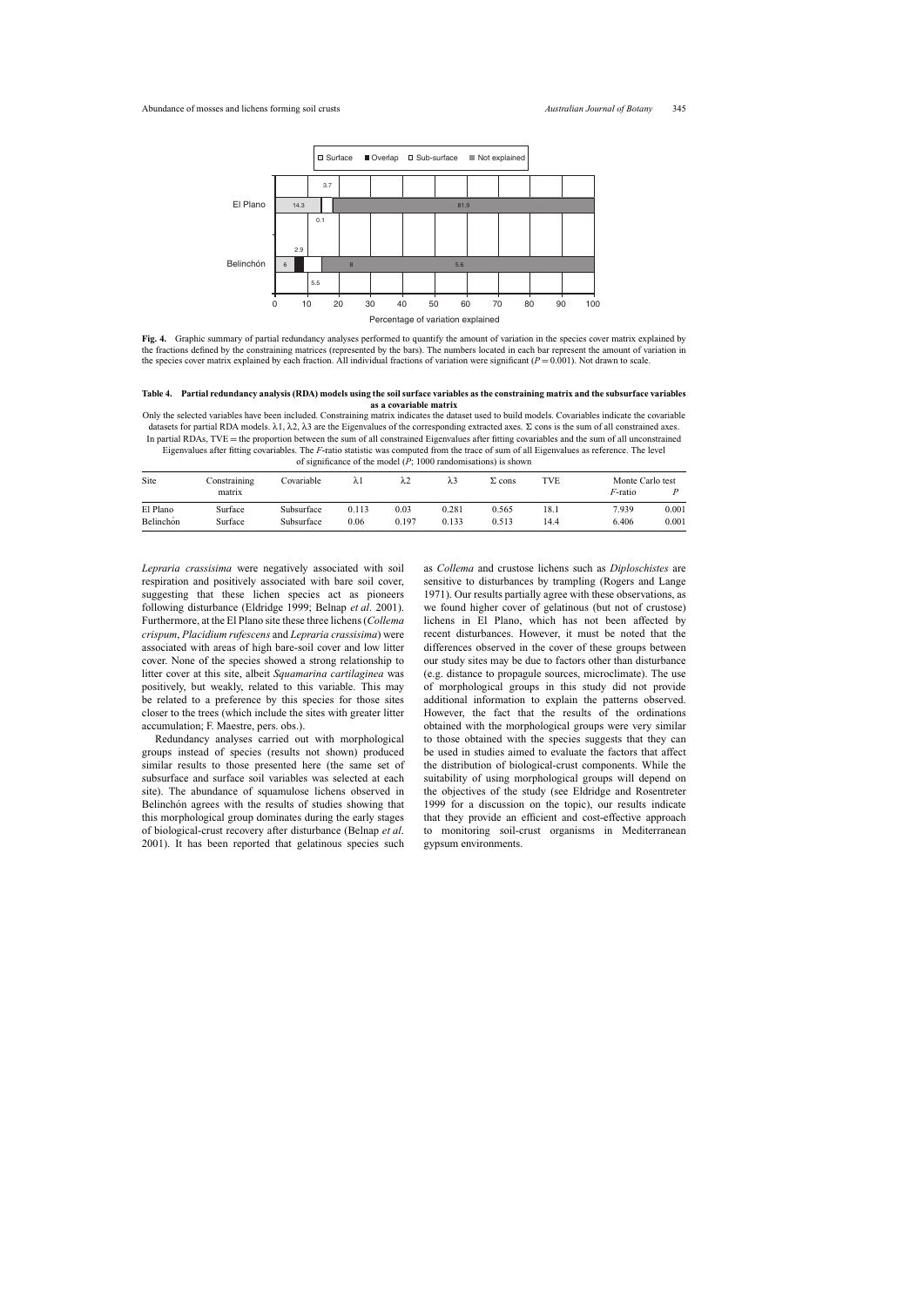<span id="page-7-0"></span>Our results have shown that the small-scale patterns of abundance of crust-forming mosses and lichens are related to a limited suite of soil surface and subsurface variables. However, our results must be interpreted with caution because of limitations of the observational approach followed. It must be noted that the correlations between species and environmental variables indicated by the RDAs do not imply that the soil variables selected by these analyses are driving the small-scale patterns of abundance of crustforming mosses and lichens at our study sites. Moreover, the small proportion of the variation in species cover explained by our analyses (below 25%) clearly indicates that other variables are important drivers of such patterns. Previous studies conducted in semi-arid areas have found that variables such as pH and phosphorus are important determinants of the patterns of abundance of biological-crust components (Anderson *et al*. 1982*a*).

Despite its limitations, our study provided some insights on the potential importance of variables such as soil-aggregate stability, soil respiration and potassium content as relevant environmental variables determining the composition of biological-crust communities in semiarid gypsum areas. Additional studies are needed to improve our understanding of the mechanisms underlying the relationships reported here, and to expand our knowledge concerning the composition, abundance and distribution patterns of biological crusts in semi-arid gypsum habitats in other geographical areas.

# **Acknowledgments**

We thank Pilar Bernal and Rafael Clemente (CEBAS–CSIC) for help with C and N analysis. The work of FTM was supported by a MEC/Fulbright fellowship (FU2003–0398), funded by the Dirección General de Universidades and the Fondo Social Europeo. This research was supported by the Spanish Ministry of Science and Technology (project number REN 2003-03366) to AE and by the Community of Madrid (project number GR/AMB/0932/2004) to AE, FM and IM.

#### **References**

- Anderson DC, Rushforth SR (1976) The cryptogam flora of desert soil crusts in Southern Utah, USA. *Nova Hedwigia* **28**, 691–729.
- Anderson DC, Harper KT, Holmgren RC (1982*a*) Factors influencing development of cryptogamic soil crusts in Utah deserts. *Journal of Range Management* **35**, 180–185.
- Anderson DC, Harper KT, Rushforth SR (1982*b*) Recovery of cryptogamic soil crusts from grazing on Utah winter ranges. *Journal of Range Management* **35**, 355–359.
- Belnap J, Eldridge D (2001) Disturbance and recovery of biological soil crusts. In 'Biological soil crusts: structure, function, and management'. (Eds J Belnap, OL Lange) pp. 363–383. (Springer-Verlag: Berlin)
- Belnap J, Lange OL (Eds) (2001) 'Biological soil crusts: structure, function, and management.' (Springer-Verlag: Berlin)
- Belnap J, Kaltenecker JH, Rosentreter R, Williams J, Leonard S, Eldridge D (2001) 'Biological soil crusts: ecology and management'. (US Department of the Interior, Bureau of Land Management, and National Science and Technology Center: Denver, CO)
- Benjamini Y, Hochberg Y (1995) Controlling the false discovery rate: a practical and powerful approach to multiple testing. *Journal of the Royal Statistical Society: Series B* **57**, 289–300.
- Beymer RJ, Klopatek JM (1991) Potential contribution of carbon by microphytic crusts in pinyon-juniper woodlands. *Arid Soil Research and Rehabilitation* **5**, 187–198.
- Borcard D, Legendre P, Drapeau P (1992) Partialling out the spatial component of ecological variation. *Ecology* **73**, 1045–1055.
- ter Braak CJF (1990) 'Update notes: Canoco version 3.1.' (Microcomputer Power: Ithaca, NY)
- ter Braak CJF, Smilauer P (1997) 'Canoco for Windows version 4.0.' (Centre for Biometry: Wagenigen, The Netherlands)
- Bulluck LR III, Brosiusb M, Evanylob GK, Ristaino JB (2002) Organic and synthetic fertility amendments influence soil microbial, physical and chemical properties on organic and conventional farms. *Applied Soil Ecology* **19**, 147–160. doi: 10.1016/S0929-1393(01)00187-1
- Burt R (Ed.) (2004) 'Soil survey laboratory methods manual.' (USDA, NCRS: Lincoln, NE)
- Cameron RE (1972) A comparison of soil microbial system in hot, cold and polar desert regions. In 'Ecophysiological foundation of ecosystem productivity in the arid zone'. (Ed. LE Rodin) pp. 185–192. (Nauka: Leningrad)
- Crespo A, Barreno E (1975) Ensayo florístico y ecológico de la vegetación liquénica de los yesos del centro de España. *Anales del Instituto Botanico Antonio Jose Cavanilles ´* **32**, 873–908.
- Danin A, Barbour MG (1982) Microsuccession of cryptogams and phanerogams in the Dead Sea area, Israel. *Flora* **172**, 173–179.
- De Falco LA, Detling JK, Tracy C, Warren SD (2001) Physiological variation among native and exotic winter annual plants associated with microbiotic crusts in the Mojave Desert. *Plant and Soil* **234**, 1–14. doi: 10.1023/A:1010323001006
- Downing AJ, Selkirk PM (1993) Bryophytes on the calcareous soils of Mungo National Park, and arid area of southern central Australia. *The Great Basin Naturalist* **53**, 13–23.
- Eldridge DJ (1996) Distribution and floristics of terricolous lichens in soil crusts in arid and semi-arid New South Wales, Australia. *Australian Journal of Botany* **44**, 581–599. doi: 10.1071/BT9960581
- Eldridge DJ (1999) Distribution and floristics of moss- and lichendominated soil crusts in a patterned *Callitris glaucophylla* woodland in eastern Australia. *Acta Oecologica* **20**, 159–170. doi: 10.1016/S1146-609X(99)80029-0
- Eldridge DJ, Greene RSB (1994) Microbiotic soil crusts: a review of their roles in soil and ecological processes in the rangelands of Australia. *Australian Journal of Soil Research* **32**, 389–415. doi: 10.1071/SR9940389
- Eldridge DJ, Koen TB (1998) Cover and floristics of microphytic soil crusts in relation to indices of landscape health. *Plant Ecology* **137**, 101–114. doi: 10.1023/A:1008036214140
- Eldridge DJ, Rosentreter R (1999) Morphological groups: a framework for monitoring microphytic crusts in arid landscapes. *Journal of Arid Environments* **41**, 11–25. doi: 10.1006/jare.1998.0468
- Eldridge DJ, Tozer ME (1996) Distribution and floristics of bryophytes in soil crusts in semi-arid and arid eastern Australia. *Australian Journal of Botany* **44**, 223–247. doi: 10.1071/BT9960223
- Eldridge DJ, Tozer ME (1997) Environmental factors relating to the distribution of terricolous bryophytes and lichens in semi-arid eastern Australia. *Bryologist* **100**, 28–39.
- Eldridge DJ, Zaady E, Schachak M (2000) Infiltration through three contrasting biological soil crusts in patterned landscapes in the Negev, Israel. *CATENA* **40**, 323–336. doi: 10.1016/S0341-8162(00)00082-5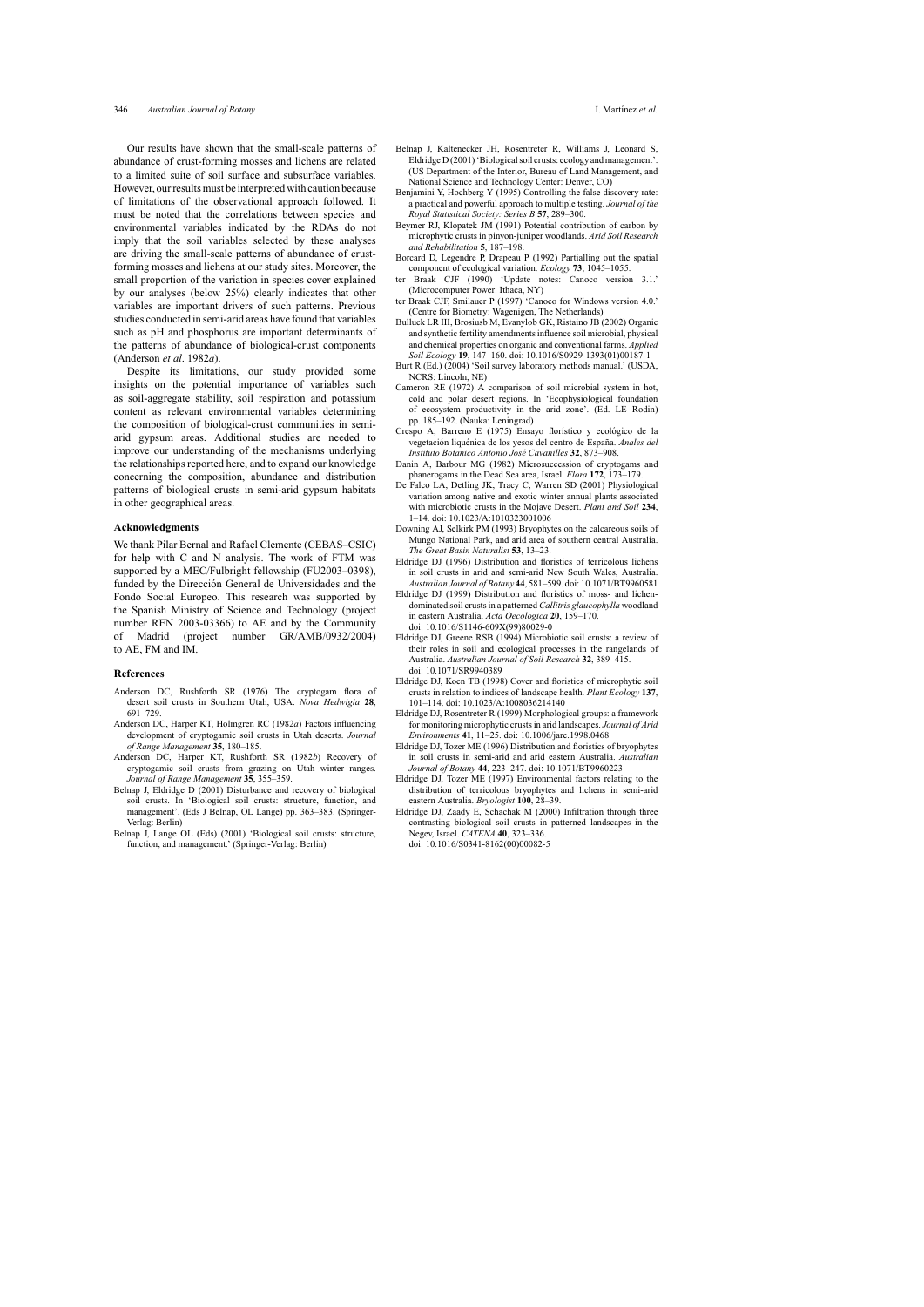- <span id="page-8-0"></span>Eldridge DJ, Zaady E, Schachak M (2002) Microphytic crusts, shrub patches and water harvesting in the Negev Desert: the Shikim system. *Landscape Ecology* **17**, 587–597. doi: 10.1023/A:1021575503284
- Evans RD, Belnap J (1999) Long-term consequences of disturbance on nitrogen dynamics in an arid ecosystem. *Ecology* **80**, 150–160.
- Evans RD, Ehleringer JR (1993) A break in the nitrogen cycle in aridlands? Evidence from δ15N of soils. *Oecologia* **94**, 314–317. doi: 10.1007/BF00317104
- Evans RD, Johansen JR (1999) Microbiotic crusts and ecosystem processes. *Critical Reviews in Plant Sciences* **18**, 183–225.
- Gauch HG (1982) 'Multivariate analysis in community ecology.' (Cambridge University Press: London)
- Gómez-Campo C (1987) 'Libro Rojo de especies vegetales amenazadas de España Peninsular e Islas Baleares.' (ICONA: Madrid)
- Guerra J, Ros RM, Cano MJ, Casares M (1995) Gypsiferous outcrops in SE Spain, refuges of rare, vulnerable and endangered bryophytes and lichens. *Cryptogamie*, *Bryologie and Lichénology* 16, 125–135.
- Hill MO, Gauch HG (1980) Detrended correspondence analysis: an improved ordination technique. *Vegetatio* **42**, 47–58. doi: 10.1007/BF00048870
- Johansen JR (1993) Cryptogamic crusts of semiarid and arid lands of North America. *Journal of Phycology* **29**, 140–147. doi: 10.1111/j.0022-3646.1993.00140.x
- Kleiner EF, Harper KT (1977) Soil properties in relation to cryptogamic groundcover in Canyonlands National Park. *Journal of Range Management* **30**, 202–205.
- Lange OL, Belnap J, Reichenberger H, Meyer A (1997) Photosynthesis of green algal soil crust lichens from arid lands in southern Utah, USA: role of water content on light and temperature response of CO2 exchange. *Flora* **192**, 1–15.
- Lax A, Díaz E, Castillo V, Albadalejo J (1994) Reclamation of physical and chemical properties of a salinized soil by organic amendment. *Arid Soil Research and Rehabilitation* **8**, 9–17.
- Legendre P, Anderson MJ (1999) Distance-based redundancy analysis: testing multispecies responses in multifactorial ecological experiments. *Ecological Monographs* **69**, 1–24.
- Li XR, Zhou HY, Wang XP, Zhu YG, O'Conner PJ (2003) The effects of sand stabilization and revegetation on cryptogam species diversity and soil fertility in the Tengger Desert, Northern China. *Plant and Soil* **251**, 237–245. doi: 10.1023/A:1023023702248
- Llimona X (1974) 'Las Communidades de Líquenes de los yesos de España.' (Universidad de Barcelona, Secretariado de Publicationes: Barcelona)
- Maestre FT (2003*a*) Small-scale spatial patterns of two soil lichens in semi-arid Mediterranean steppe. *Lichenologist* **35**, 71–81.
- Maestre FT (2003*b*) Variaciones en el patrón espacial a pequeña escala de los componentes de la costra biologica en un ecosistema ´ mediterráneo semiárido. Revista Chilena de Historia Natural 76, 35–46.
- Maestre FT, Cortina J (2002) Spatial patterns of surface soil properties and vegetation in a Mediterranean semi-arid steppe. *Plant and Soil* **241**, 279–291. doi: 10.1023/A:1016172308462
- Maestre FT, Bautista S, Cortina J (2003) Positive, negative, and net effects in grass-shrub interactions in Mediterranean semiarid grasslands. *Ecology* **84**, 3186–3197.
- Maestre FT, Huesca MT, Zaady E, Bautista S, Cortina J (2002) Infiltration, penetration resistance and microphytic crust composition in contrasted microsites within a Mediterranean semiarid steppe. *Soil Biology & Biochemistry* **34**, 895–898. doi: 10.1016/S0038-0717(02)00021-4
- Maestre FT, Escudero A, Martínez I, Guerrero C, Rubio A (2005) Does spatial pattern matter to ecosystem functioning? Insights from biological soil crusts. *Functional Ecology* **19**, 566–573. doi: 10.1111/j.1365-2435.2005.01000.x
- Manly BFJ (1997) 'Randomisation, Bootstrap and Monte Carlo Methods in Biology.' 2nd edn. (Chapman and Hall: London)
- Martínez-Sánchez JJ, Casares-Porcel M, Guerra J, Gutiérrez-Carretero L, Ros RM, Hernández-Bastida J, Cano MJ (1994) A special habitat for bryophytes and lichens in the arid zones of Spain. *Lindbergia* **19**, 116–121.
- Meyer SE, García-Moya E (1989) Plant community patterns and soil moisture regime in gypsum grasslands of north central Mexico. *Journal of Arid Environments* **16**, 147–155.
- Mickiewicz J (1976) Influence of mineral fertilization on the biomass of moss. *Polish Ecological Studies* **2**, 57–62.
- Mota JF, Sola AJ, Dana ED, Jiménez-Sánchez ML (2003) Plant succession in abandoned gypsum quarries in SE Spain. *Phytocoenologia* **33**, 13–28.

doi: 10.1127/0340-269X/2003/0033-0013

- Nash TH III, White SL, Marsh JE (1977) Lichen and moss distribution and biomass in hot desert ecosystems. *The Bryologist* **80**, 470–479.
- Nimis PL, Poelt J, Tretiach M (1996) Lichens from the gypsum Park of the northern Apennines (N Italy). *Cryptogamie, Bryologie and Lichenology ´* **17**, 23–38.
- Porta J (1996) Methodology and study techniques of gypsum in soils, a review. In 'International symposium of soils with gypsum'. (Ed. RM Poch) pp. 21–33. (Universidad de Lleida: Lleida, Spain)
- Prasse R, Bornkamm R (2000) Effect of microbiotic soil surface crusts on emergence of vascular plants. *Plant Ecology* **150**, 65–75. doi: 10.1023/A:1026593429455
- Rogers RW (1972*a*) Soil surface lichens in arid and subarid south-eastern Australia. I. Introduction and floristics. *Australian Journal of Botany* **20**, 197–213. doi: 10.1071/BT9720197
- Rogers RW (1972*b*) Soil surface lichens in arid and subarid south-eastern Australia. III. The relationship between distribution and environment. *Australian Journal of Botany* **20**, 301–316. doi: 10.1071/BT9720301
- Rogers RW, Lange RT (1971) Lichen populations on arid soil crusts around sheep watering places in South Australia. *Oikos* **22**, 93–100.
- Rosentreter R, Belnap J (2001) Biological soil crusts of North America. In 'Biological soil crusts: structure, function, and management'. (Eds J Belnap, OL Lange) pp. 31–50. (Springer Verlag: Berlin)
- Rubio A, Escudero A (2000) Small-scale spatial soil-plant relationship in semi-arid gypsum environments. *Plant and Soil* **220**, 139–150. doi: 10.1023/A:1004764411116
- Shepherd UL, Brantley SL, Tarleton CA (2002) Species richness and abundance patterns of microarthropods on cryptobiotic crusts in a pinon-juniper habitat: a call for greater knowledge. *Journal of Arid Environments* **52**, 349–360. doi: 10.1006/jare.2002.1003
- Soil Survey Staff (1990) 'Keys to soil taxonomy.' 4th edn. Soil Management Support Services Technical Monograph No. 6. Blacksburg, VA.
- St Clair LL, Johansen JR, Rushforth SR (1993) Lichens of soil crust communities in the intermountain area of the Western United States. *The Great Basin Naturalist* **53**, 5–12.
- Tarazona MT, Barreno E, Crespo A, Diaz-Llanos J (1980) Estudio estadístico de la vegetación liquénica de los yesos del centro de Espana. ˜ *Anales INIA, Serie Recursos Naturales* **4**, 139–155.
- Ullmann I, Büdel B (2001) Ecological determinants of species composition of biological soil crusts on a landscape scale. In 'Biological soil crusts: structure, function, and management'. (Eds J Belnap, OL Lange) pp. 203–213. (Springer Verlag: Berlin)